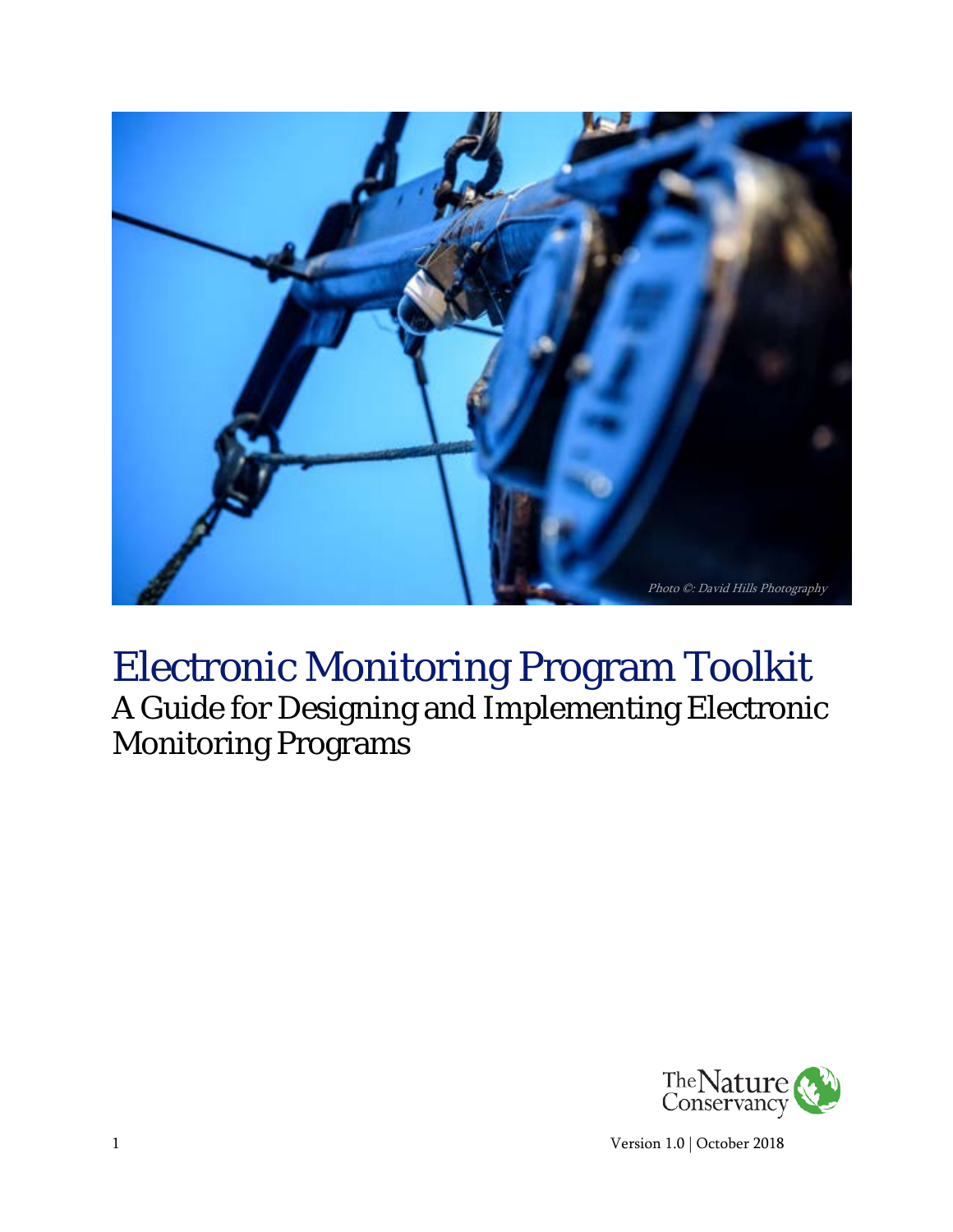<span id="page-1-23"></span><span id="page-1-22"></span><span id="page-1-21"></span><span id="page-1-20"></span><span id="page-1-19"></span><span id="page-1-18"></span><span id="page-1-17"></span><span id="page-1-16"></span><span id="page-1-15"></span><span id="page-1-14"></span><span id="page-1-13"></span><span id="page-1-12"></span><span id="page-1-11"></span><span id="page-1-10"></span><span id="page-1-9"></span><span id="page-1-8"></span><span id="page-1-7"></span><span id="page-1-6"></span><span id="page-1-5"></span><span id="page-1-4"></span><span id="page-1-3"></span><span id="page-1-2"></span><span id="page-1-1"></span><span id="page-1-0"></span>

| <b>INTRODUCTION</b>                                               | 3              |
|-------------------------------------------------------------------|----------------|
| Box 1. EM Performance Compared to Other Vessel Monitoring Options | 3              |
| How to Use this Toolkit                                           | 3              |
| <b>EARLY CONSIDERATIONS</b>                                       | $\overline{4}$ |
| Privacy and Confidentiality Issues                                | $\overline{4}$ |
| Box 2. Legal Considerations                                       | 5              |
| <b>PLANNING PHASE</b>                                             | 6              |
| Setting Goals and Objectives                                      | 6              |
| Stakeholder Engagement                                            | 7              |
| Box 3. Examples of Stakeholder Engagement Approaches              | 7              |
| Program Structure and Management Choices                          | 7              |
| Box 4. Examples of Governance Models in Existing EM Programs      | 8              |
| <b>SYSTEM DESIGN</b>                                              | 9              |
| Hardware                                                          | 9              |
| Data System Design                                                | 9              |
| Data/Record Transmission                                          | 10             |
| Record Review, Analysis and Sharing                               | 10             |
| Box 5. Examples of Vendor Engagement Approaches                   | 11             |
| Data Ownership and Access                                         | 12             |
| Record Storage and Management                                     | 12             |
| Box 6. Examples of Data Storage and Management                    | 12             |
| PROGRAM COSTS                                                     | 13             |
| PROGRAM EVALUATION                                                | 14             |
| <b>REFERENCES</b>                                                 | 15             |
|                                                                   |                |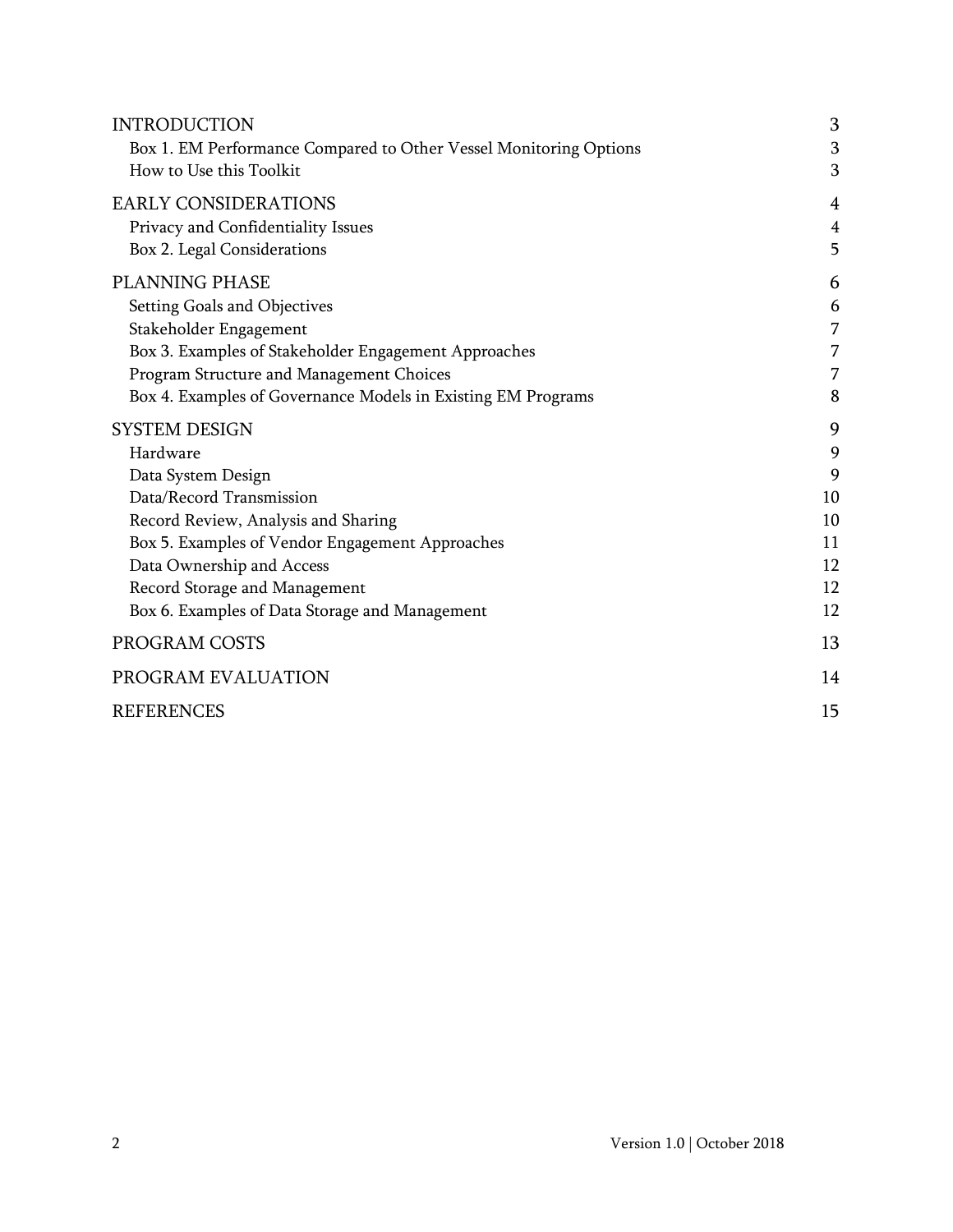# INTRODUCTION

The majority of global fisheries lack the scientific and compliance data necessary for effective management. A variety of approaches and tools can facilitate data collection on the water and help ensure compliance, yet the use of human observers or other reporting or patrol options tend to be infrequently used, subject to bias and misreporting, and are typically expensive to employ. The lack of accurate onthe-water data collection hampers the ability of fishery managers to assess the health of fish stocks and to effectively manage fisheries, potentially resulting in economic losses, declining fish populations, and a degraded marine environment. Accordingly, many fishery managers have begun to look to new technologies to help fill in critical data gaps.

Electronic Monitoring (EM) has the potential to be a scalable solution for collecting critical data and using it to employ new management strategies, enable robust assessment of fish stock health, and facilitate accurate monitoring of vessel compliance with the concomitant reduction of illegal, unreported and unregulated fishing. In fact, EM has been shown to perform commensurately with, or in many instances, outperform, other at-sea monitoring tools (e.g., human observers and logbooks) with regards to accuracy, cost, and data integrity, and EM performance is continuously improving (see Box 1). EM also offers promising applications that are beneficial to industry, such as enhancing crew and observer safety and preventing theft or shrinkage of catch.

This toolkit presents an overview of key questions and issues that may arise when governmental bodies in general, and fishery managers in particular, are considering the development and implementation of EM programs. For purposes of this toolkit, EM refers to a system that includes cameras, hard drives (or similar data storage or transmission devices), electronic storage and optional gear sensors installed on fishing vessels. The EM system is used in conjunction with GPS data to provide detailed information on fishing locations, times, methods and/or total catch and bycatch (including discards). Other electronic information systems such as e-logbooks may be used independently or in conjunction with EM systems. However, this toolkit is confined to EM systems.

### How to Use this Toolkit

This toolkit is a guide that is written in sequence, walking through the main steps to consider when developing an EM program. The toolkit identifies key decision points and potential outcomes, beginning with program planning and system design, followed by program costs, evaluation, and adaptation. Understanding how a general EM program operates, and how a program may be adapted over time, should inform overall program design. The guide may be useful to first review in full, and then revisit separate sections as necessary.



### **Box 1. EM Performance Compared to Other Vessel Monitoring Options**

- EM has proven to be at least as accurate as other methods at estimating the catch of target species and bycatch of species such as turtles, seabirds, and sharks.
- Accuracy of EM data has been shown to improve over time due to improved on-board catch handling practices.
- As the technology improves and experience with EM systems grows, the quality of data is expected to improve.
- The presence of video can change reporting behavior and reduce or eliminate observer effects.
- If vessels fish consistently, the per vessel cost of human observer coverage is generally accepted to exceed the cost of EM coverage.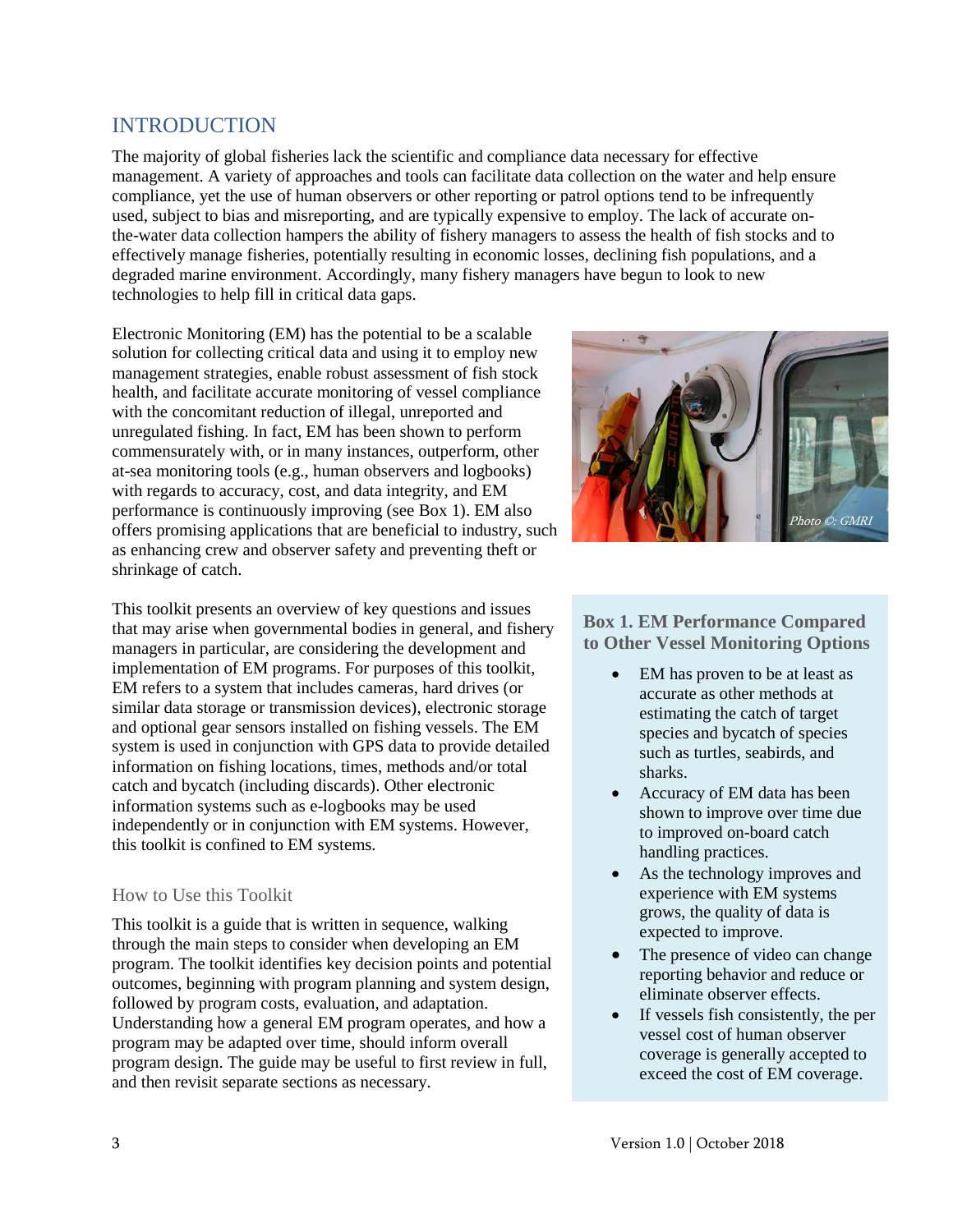# EARLY CONSIDERATIONS

This toolkit is intended to provide an overview of EM decision points and policy concerns. It is not intended as legal advice and it is important that any authorities considering introducing an EM program consult with their own legal counsel to ensure their program is consistent with national and local laws and precedents. The following analysis is based primarily on U.S. legal principles and case law.

At the very outset, the relevant governmental agency or legislative body must promulgate the legal and regulatory framework that will provide the foundation for the EM program. Among the central issues to be considered are the scope of the jurisdiction of the governmental body or agency that will implement, regulate and enforce the EM program; what territorial waters will be regulated; and what target fisheries or vessels will be subject to regulation. Under an EM framework, "regulatory standards must be in place requiring hardware, software, output and recording minimums."<sup>[1](#page-1-0)</sup> In addition, the legal structure should address privacy rights, confidentiality, data protection and ownership in the context of the EM program. Key legal considerations are outlined in Box 2.

### Privacy and Confidentiality Issues

The concept of "confidentiality," which generally refers to an obligation to keep certain information secret, differs from the concept of "privacy," which generally refers to the protection of individuals from intrusion into their personal lives and personal information. Many nations have specific privacy laws governing the treatment of personal information, while others may offer certain guarantees of privacy under common law principles. The strictness of privacy laws and their requirements vary from jurisdiction to jurisdiction.

In the context of EM, the privacy of vessel captains and crewmembers may be implicated, as their images will likely appear in the EM records. Under many privacy laws, these images may be considered the private information of the crewmembers, which cannot be released to third parties without their consent. Under less strict privacy regimes, simply giving notice of the presence of cameras onboard by the posting of signs near the cameras may be sufficient to meet privacy obligations. But under stricter regimes, vessel operators may be required to obtain specific affirmative crewmember consent to being filmed.

The term "EM records" in this toolkit refers to the raw video footage collected by an EM system and "EM data" refers to the information that results from review and analysis of the EM records.

Because vessels fishing in a particular fishery may originate from many different countries, they may be subject to differing levels of privacy obligations in order to protect images of crewmembers who appear in EM records. One potential option for addressing varying privacy considerations is to specify in the EM regulations or legislation that the vessels are responsible for ensuring compliance with all privacy laws to which they are subject and that failure to do so will be considered a violation of the EM regulations or legislation. Thus, if a vessel is flagged to or fishing in a nation that requires affirmative consent to release of private information, then it would be the obligation of the vessel owner/operator to obtain that written consent before bringing a crewmember onboard a vessel equipped with an operating EM system.

EM records containing information such as fishing location, catch data, and fishing techniques may be considered proprietary by vessel operators, who may seek to keep such information confidential. In order to obtain full fleet cooperation with an EM program, it is likely necessary to provide governmental assurances that the EM records will be anonymized before being made public or treated as confidential, and thereby protected from disclosure to competitors and other third parties. Confidentiality concerns should cause the agency or fishery manager to analyze its government's requirements and consider whether exemptions exist for EM records or can be drafted to protect proprietary commercial information.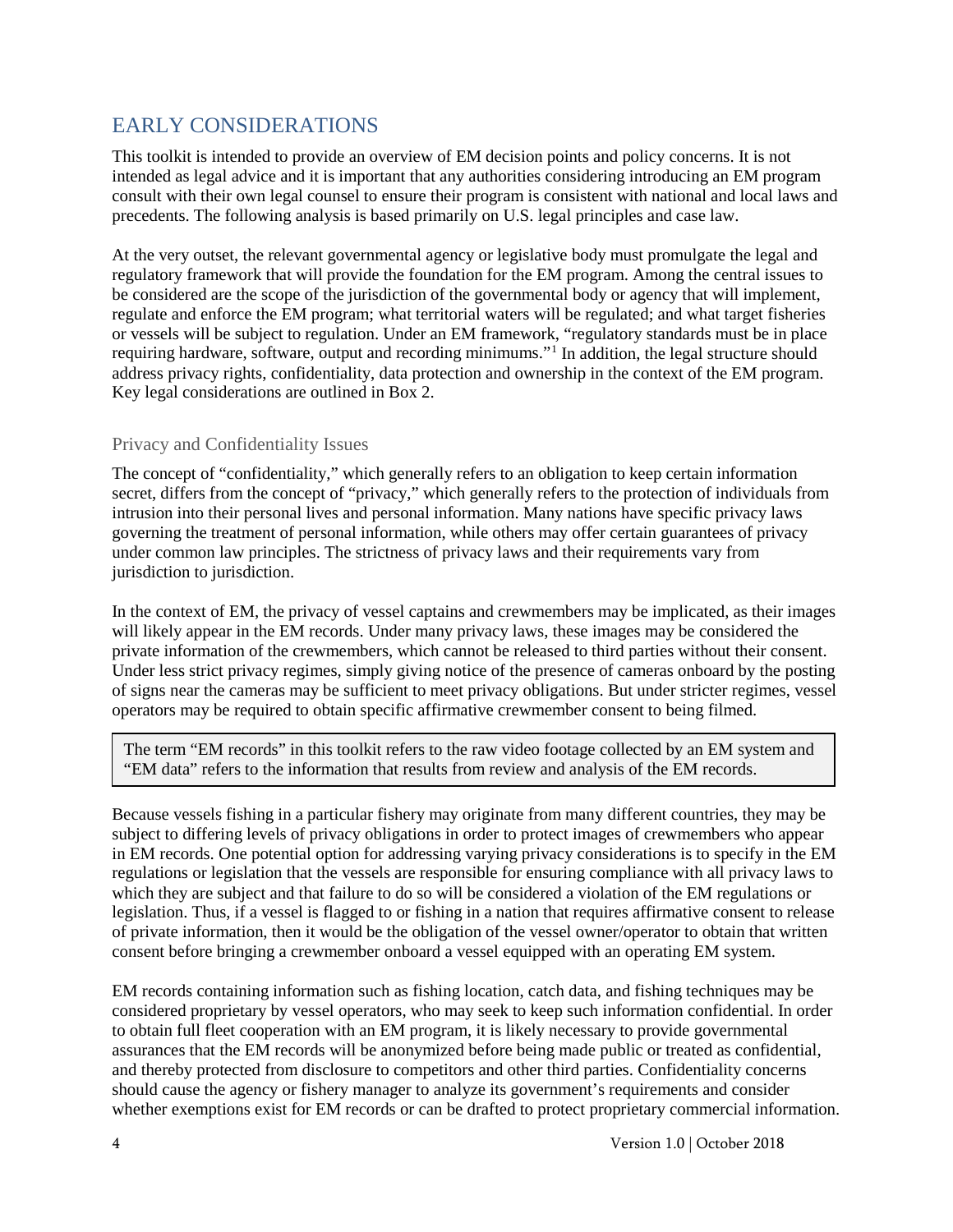#### Box 2. Legal Considerations

*Jurisdiction:* The power of governments to regulate their fisheries in general, and EM programs in particular, may be impacted by various legally binding agreements the particular government has with other domestic governmental agencies and international entities as to the nature of their fishing rights.[2](#page-1-1) In addition, the jurisdiction of most governments can be further affected if they have entered into cooperative agreements with global and regional organizations.<sup>[3](#page-1-2)</sup> Jurisdiction may also be established as a condition of the issuance of a fishing permit, or pursuant to an access agreement between the governmental authority and the owner of a fishing vessel.

*Sources of Legislative and Regulatory Authority:* The authority to enforce EM programs may be derived from many sources. For example, in the U.S., much of the National Oceanic and Atmospheric Administration's (NOAA) enforcement authority is based on the Magnuson-Stevens Fishery Conservation and Management Act (Magnuson-Stevens Act), which is the primary law governing fisheries in U.S. federal waters.<sup>[4](#page-1-3)</sup> In Australia, the Fisheries Administration Act of 1991 and the Fisheries Management Act of 1991 were amended to give the Australian Fisheries Management Authority (AFMA) express powers to implement an EM program among the Commonwealth fishing concessions and scientific permit holders. In general, implementation of an EM program may be addressed by way of agency regulations enacted pursuant to statutory authority.<sup>[5](#page-1-4)</sup>

*Enforcement Issues:* To ensure the enforceability of an EM program, a system of administrative, civil and criminal laws must be established. For example, NOAA's Office of the General Counsel prosecutes all civil violations of EM regulations (e.g., penalty cases and permit sanctions) in administrative hearings, and refers all criminal proceedings to the U.S. Department of Justice for prosecution in federal district courts.[6](#page-1-5) Whereas, in Australia, the AFMA National Compliance and Enforcement Policy (2013) provides enforcement options including administrative infringement notices, suspension of fishing licenses and referral for criminal prosecution.

*Choice of Forum:* Adjudication of violations of laws and regulations governing EM programs can occur in administrative, civil and criminal venues. Typically, the choice of forum for the adjudication of a claim or violation will determine the scope of the hearing or trial, the weight of the evidence required to prove a violation, and the extent of penalties that can be imposed. In criminal proceedings, typically the burden of proof is the most rigorous, i.e., beyond a reasonable doubt, whereas in a civil proceeding the standard is a preponderance of the evidence. Administrative proceedings, which employ informal procedures, tend to have the most lenient standard of proof, generally described as a balance of the probabilities that the event or fact occurred or is true.

*Admissibility of EM Records and Data in Enforcement Proceedings:* An agency or governmental body's ability to use EM records or data as evidence in enforcement proceedings will be determined by the admissibility of the records or data. In most legal systems, key issues to ensuring admissibility will include the following:

Authentication: Specific evidentiary rules can establish how EM evidence may be authenticated in an enforcement proceeding.<sup>[7](#page-1-6)</sup> Examples of what might be required include demonstrating that the recording device was capable of recording the activity offered into evidence and a showing that the device was operating properly at the time of the recorded evidence.

Reliability: Generally, the reliability of EM records and data must be established if they are to be admissible as evidence. "It is critical that specific protocols, standards and practices be adopted and strictly followed to ensure the admissibility ... when data are intended for use in enforcement of regulations."[8](#page-1-7) Video and other electronic data captured should be of good quality, in order to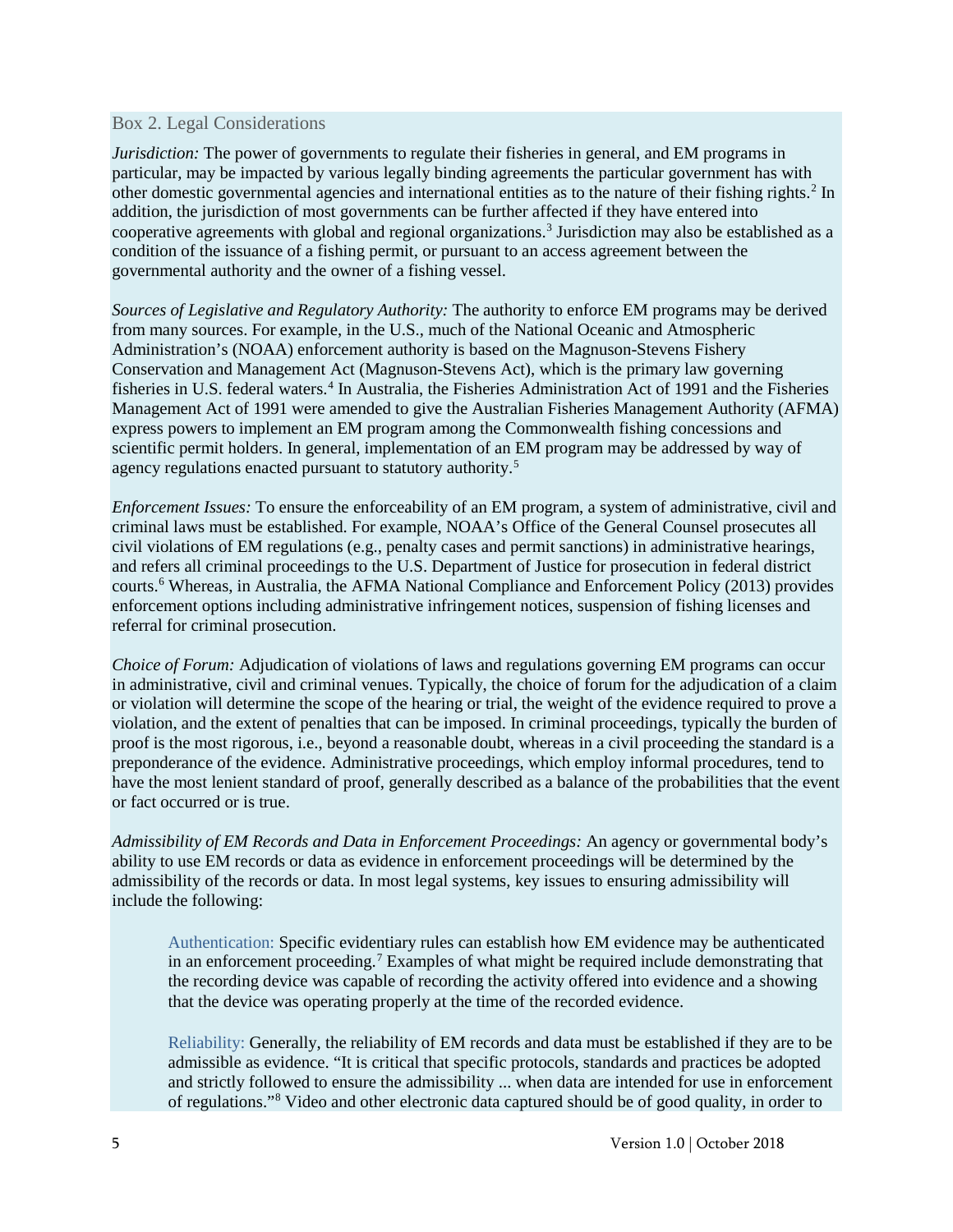identify catch and the time and locations where the fish were caught.

Record and Data Integrity: Video records and other EM data have the potential to be inadvertently or intentionally altered. Thus, equipment must be designed to be resistant to tampering and "tamper evident" such that any efforts to tamper with the equipment can be readily identified. U.S. regulations make it unlawful to tamper with one or more components of the EM system or to obstruct the view of the cameras.<sup>9</sup> Physical manipulation, such as moving a monitoring device, and human manipulation or modification of the data captured by the EM system should be made subject to penalties. Admissibility of video evidence into certain proceedings also may be dependent on a showing that there has been no change or tampering from the time of the recording to the time it is admitted into evidence.

Chain of Custody: Proving a chain of custody is, in almost all legal systems, essential to establish the absence of alteration, substitution, or change of condition of the data or records from the time of their creation to the time they are to be admitted at a trial or proceeding. This requires an unbroken trail of accountability, which may be proven by paper or electronic documentation showing custody, control, transfer, analysis, retention and disposition of physical or electronic evidence. Establishing a chain of custody is particularly important for electronic evidence because it can be easily altered either intentionally or inadvertently. According to NOAA, data must have a clear and secure 'chain of custody' from the collection point to the final user to confirm the authenticity and reliability of the data.<sup>[10](#page-1-9)</sup> EM records must thus be "stored, archived, and accessible for further review..." This requires a "secure data storage infrastructure."<sup>[11](#page-1-10)</sup>

### PLANNING PHASE

#### Setting Goals and Objectives

An EM program's goals and objectives can help drive decision making as program development progresses and will allow for early input from industry and other stakeholders, ultimately facilitating more wide-spread consensus when the program is launched. Most programs will have multiple, interrelated goals and objectives, so the task is to understand and prioritize them to determine how best to design, fund, and staff the program. Clarifying program goals and objectives may also assist vendors in offering systems and services that meet those objectives and help evaluate options across vendors.

The primary motivation for most fisheries considering implementing EM programs is the need to fill critical on-the-water data gaps to enable better resource management. Important data for resource management includes data on fishing effort, targeted resources, spatial and temporal effort distribution, retained and discarded catches, biological characteristics of the catch, and interactions with protected species.<sup>[12](#page-1-11)</sup> There are several key objectives commonly identified by government bodies when considering implementing EM programs. Some objectives may apply to all fisheries, while others may be more relevant to one fishery than another.

*Compliance/Enforcement:* Vessel accountability and compliance with existing management rules and regulations are critical to ensuring the long-term sustainability of a fishery. Information from EM systems provides insight into on-the-water activity and can improve fleet regulatory compliance and facilitate enforcement action when vessels fail to adhere to government regulation.

*Scientific Data Collection and Resource Management:* Accurate monitoring of harvests, bycatch/discards, landings, and tracking of incidental take as well as interactions with protected species can enable fishery managers to assess and manage the health of resources.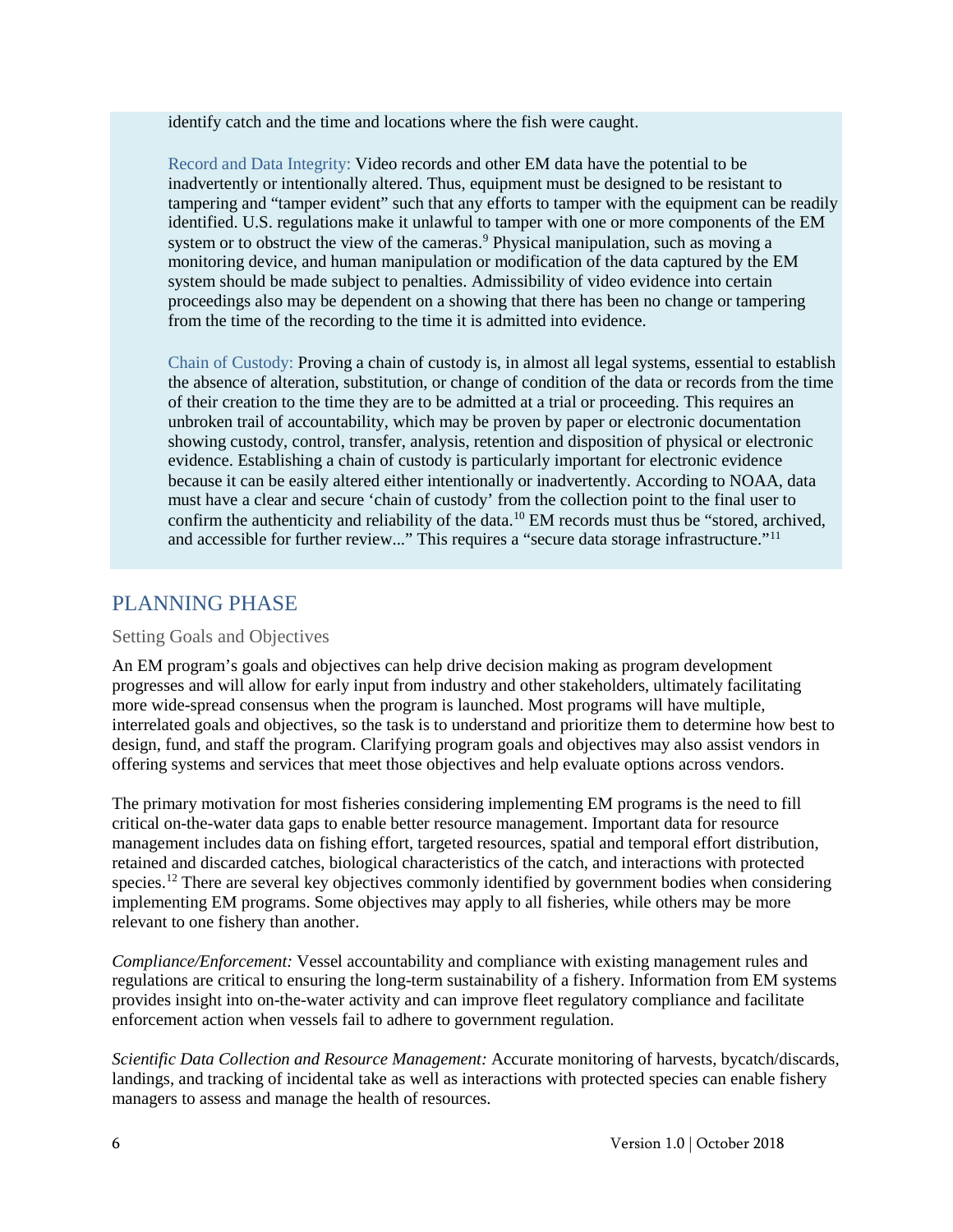*Other:* In addition to science and compliance goals, other objectives may include cost reductions relative to human observers, increased confidence in fisheries-dependent data, reduced regulatory burden, and improved crew health and safety.

#### Stakeholder Engagement

In establishing an EM program, it is helpful to determine what value such a program will have to the fleet. Policy and political barriers may be more easily overcome and industry concerns more effectively addressed when all parties are interested in participating.[13](#page-1-12) Deciding on an engagement process may also help in evaluating cost-sharing options (see Box 3).

Additionally, program managers have several options for how they might engage with vendors providing EM systems and services, including but not limited to hardware, system maintenance services, data collection support, and data transmission and review services. A draft of program objectives and a minimum set of data elements required to achieve these objectives should be developed prior to engaging vendors so that vendor roles and responsibilities can be clearly communicated. See two examples for vendor engagement approaches in Box 5.

### Box 3. Examples of Stakeholder Engagement Approaches

*Advisory Committee:* If the EM program is being created as part of an ongoing management process, forming a standing EM advisory committee can help to engage industry participants and other stakeholders in the design of the program. Advisory committee membership can be structured to reflect the makeup of the fishery - covering the range of locations, gear types, vessel sizes, and communities – to source input from a range of affected parties. The committee can be charged with providing recommendations to managers and program implementers. Ideally, the advisory committee should commence while the EM program is in early development and may continue meeting through implementation in order to provide feedback to facilitate adaptation and improvement over time. Advisory committees have been used in the U.S. by several of the regional fisheries management councils during EM program development and implementation, including the [Pacific](https://www.pcouncil.org/groundfish/trawl-catch-share-program-em/) and [North Pacific Councils.](https://protect-us.mimecast.com/s/WCwXCv2xwgIyvJ0OTQljtX?domain=fisheries.noaa.gov)

*Stakeholder Interviews:* Another approach for stakeholder engagement is to gather input via surveys and interviews. The interview process can be done in addition to, or instead of, having a standing advisory committee and may allow managers to get a wider range of views beyond the perspectives of people who can commit the time to attending and participating in advisory committees. Interviews or surveys alone are unlikely to provide the same degree of industry buy-in as a process that facilitates and encourages discussion between managers and industry during the program development. Repeated interviews and surveys can provide additional insight into perceptions of the EM system and its value before and after implementation.

### Program Structure and Management Choices

The design, implementation, and enforcement of an EM program will be partly determined by the underlying rules, regulatory requirements, and decision-making processes of appropriate governing bodies. Implementing EM requires cooperation across government and science partners, with active participation by industry and EM vendors, and there are a range of different EM program structures that can support that cooperation, including:

*Top-down/Full Fishery Manager Control:* In this model, rules are implemented through regulations or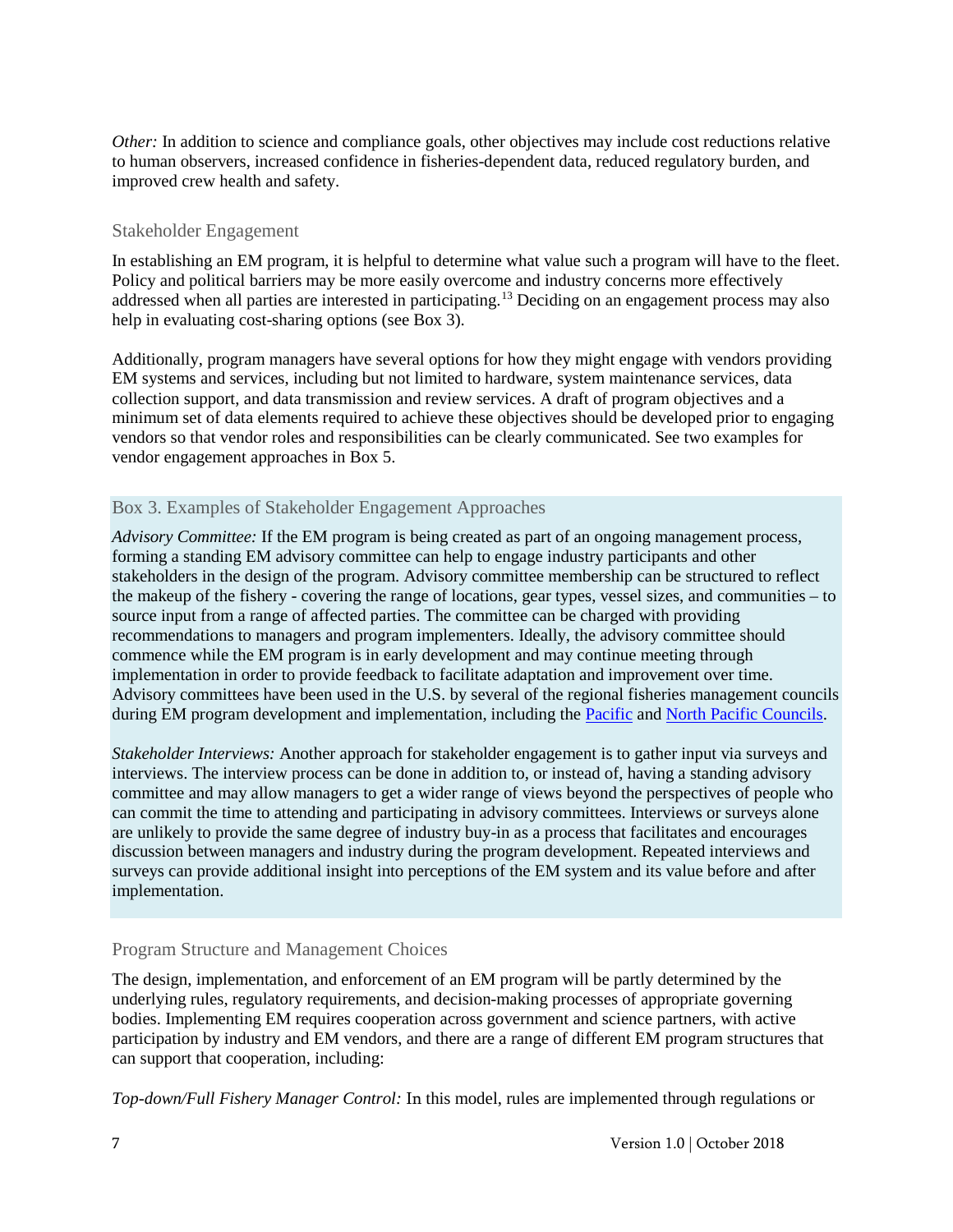laws, which are enforced by a public agency through monitoring, investigations, and civil or criminal enforcement actions. In the context of an EM program, this involves the promulgation of laws and/or regulations relating to all aspects of the EM program; designation of one or more agencies to be responsible for all aspects of overseeing the program, including system installation and maintenance, EM record and data review, analysis and retention; and enforcement.

*Government Contractor Model:* Under this model, a government assigns some of its responsibility to implement an EM program to one or more contractors. This model presently is the most common in EM programs. The responsible agency or agencies retain some responsibilities for program management (e.g., promulgating technical standards and licensing requirements), and for enforcement, while contracting out other components (e.g., equipment installation, maintenance and/or data analysis) to a qualified vendor or organization. Typically, the government also retains the ability to audit the work of its contractors. This model could also be applied to a range of outside organizations, such as non-governmental organizations (NGOs), community trusts, or quasi-governmental partners. In these structures, the government allocates some or all program responsibilities to that entity, with the partnership roles and responsibilities typically formally set out in a memorandum of understanding or other agreement.

*Fleet Managed/Market Driven Programs:* Under this type of governance model, the public agencies exercise minimal control over the program, leaving industry to manage the program to meet governmentspecified requirements. Vessel owners are required, as a condition of the issuance of a fishing license, to retain an authorized third party to install a government-approved EM system on the vessel, receive and review the EM data, submit required reports of fishing activity to the government, and store data to be accessed, if necessary, by governmental auditors or enforcement personnel. Some level of industry selfenforcement may also be established, but ultimately, the responsibility for enforcement, whether civil or criminal, is the domain of the government, regardless of the program model selected. As such, the legal protocols must be established to ensure the data are managed in such a way so as to maintain a clear chain of custody and admissibility of the data as evidence. (See Box 2. Legal Considerations.) This EM model shifts much of the burden of EM program execution from the government to industry, and as a consequence, removes substantial control from the government agency. In low governance environments, there is an increased risk of influence by industry, particularly if they are the source of the payment to vendors. Accordingly, specific vendor qualification guidelines need to be established and clear protocols for government access to EM records and data must be enforced. For an example of this sort of management system, see the <u>rule proposed</u> for the U.S. West Coast groundfish fishery.

### Box 4. Examples of Governance Models in Existing EM Programs

*United States:* For the Atlantic Pelagic Longline EM program, the U.S. has a public-private partnership model. The program is administered by the National Oceanic and Atmospheric Administration (NOAA), which sets legally-binding program requirements for target fisheries. NOAA contracts with a third-party vendor to install and maintain EM equipment and to store the original EM records. NOAA stores copies of the EM data submitted to the agency by the vendor, which NOAA uses for research and management.

*Australia:* Three of Australia's fisheries, including the Eastern and Western Tuna and Billfish program, are also managed through a public-private partnership. Australia created its EM program with legislation supporting EM for data collection and compliance. The Australian Fisheries Management Authority (AFMA) has contracted with a designated private contractor to install and maintain proprietary EM systems. EM records are submitted directly to AFMA, which stores and retains them, while sending a copy to a third-party contractor for analysis.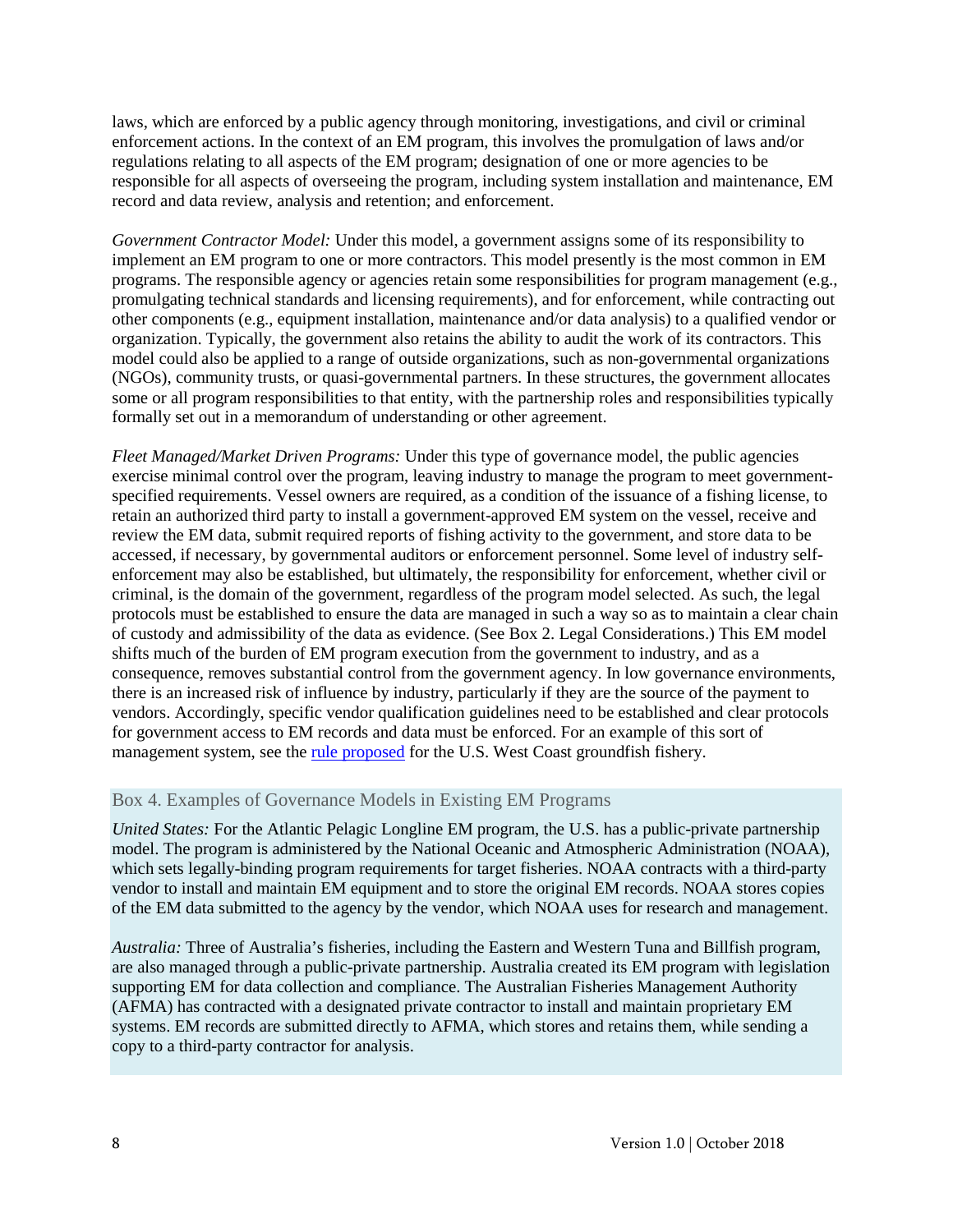# SYSTEM DESIGN

#### Hardware

At its simplest, the on-board components of an EM system are a digital camera and a hard drive, akin to security camera systems. More advanced EM systems typically include several additional key components: multiple cameras; optional hydraulic and laser gear sensors that trigger the operation of the video; a GPS receiver; and/or a satellite communications system. Onboard computer systems with specified software and a constant power supply source to support the system also are typically required. Depending on the EM program structure, the government, vessel owner/operators, a third party, or some combination thereof, may be responsible for acquiring, installing, and maintaining the EM systems.

*Purchase/Lease and Installation:* In some cases, as an incentive to early adopters, governments (or NGOs) may offer to purchase or lease equipment and software and/or pay installation costs, so long as the EM system installation is completed prior to a specified date. In other cases, vessel owners will be responsible for purchasing the equipment from a selected vendor, or the agency may



purchase the equipment and can recover its costs through various assessment or licensing mechanisms.

*Maintenance and Repair:* As part of program design, it is important to identify who is responsible for routine maintenance and what should happen in the event an EM system fails or requires maintenance while the vessel is at sea.

U.S. and Australian programs have provisions that require vessel operators to maintain their EM system in good working order. This includes ensuring that any technical problems or damage are reported immediately to the governmental agency. While at sea, vessel owners/operators are responsible for ensuring the proper continuous function of the EM system as well as cleaning camera lenses and ensuring views of catch handling and gear deployment are unobstructed and well-lit.

*Damaged EM Systems:* Program managers should provide proper procedures to be taken if an EM system is damaged while the vessel is at sea. One option is that the vessel could be required to return directly to port and discontinue fishing operations until the system is fully operational. This would have the benefit of motivating vessel operators to keep their EM systems in good repair but could also result in substantial negative economic impacts on the fleet. Alternatively, vessels could be required to immediately contact the fishing authority for instructions. Vessels with strong records of compliance and minimal rules violations might be given an opportunity to continue fishing operations and delay repairs until their scheduled return, while others might be required to cease fishing and return to port.

### Data System Design

High quality EM systems are capable of collecting a great deal of raw video data, referred to here as "EM records." The detail of the information collected will depend on the program's goals and objectives. More specifically, it can depend on several factors including the type and quality of the EM equipment, the type of vessel and fishing gear, the quality of the analysis, and decisions as to the percentage of the EM records to be analyzed.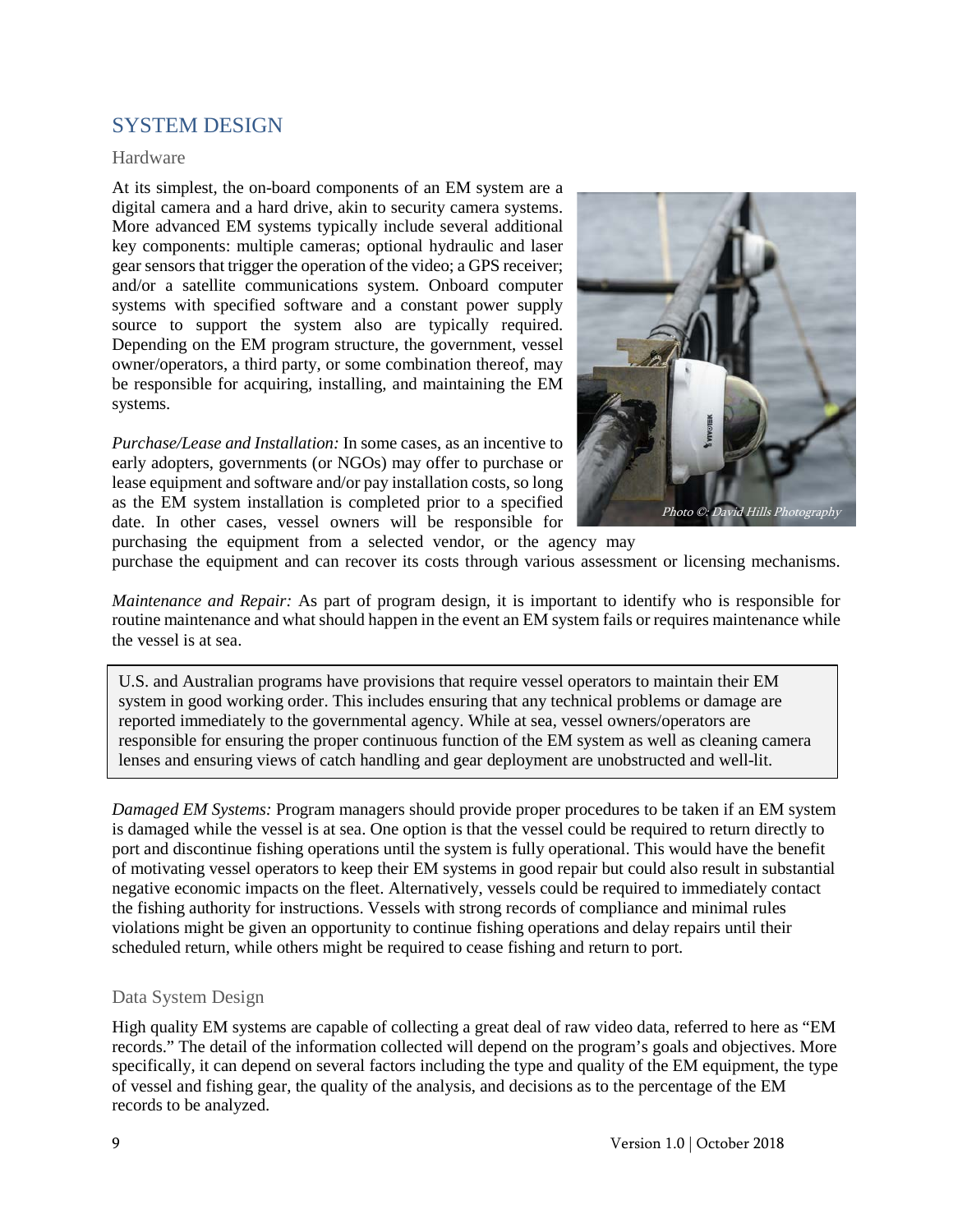Decisions as to the minimum quality of the EM records to be collected should be made prior to selecting EM systems or setting standards. Simpler systems with lower quality cameras may be useful for monitoring the presence or absence of discards but may not be sufficient for species identification and tallying the catch.[14](#page-1-13) This is the case for several Alaska fisheries with EM programs. These programs rely on human observers for species identification and tallying the catch, while the EM system monitors discards. Programs wishing to have more detailed information, whether for use by fisheries managers or industry, will require more sophisticated equipment.

One key decision in any EM program is the level of fleet coverage and record (i.e. video) review. There are two aspects of EM coverage: the number of vessels in a given fishery carrying EM systems and the amount of review of EM records from an individual vessel. If compliance and enforcement are high priority management objectives, a program may choose to require 100% coverage of the fleet using EM and require review of 100% of the recorded video, as this will capture all or nearly all non-compliance events. EM record review of video or images currently requires trained personnel, and the labor costs associated with record review significantly impact EM program costs. While fisheries for which compliance is a predominant goal may be willing to make the investment in more comprehensive EM records analysis, an audit of a random portion of the EM records may act as an adequate deterrent to regulatory non-compliance, provided it is of a magnitude sufficient to create a perceived risk among fishers that prohibited acts will be discovered and penalized. Fisheries for which collection of scientific data for sustainable management is most important may find that lower levels of fleet coverage and randomized audits of EM records produce statistically relevant scientific information at a lower cost than 100% coverage and 100% review of records. [15](#page-1-14)

It is important to note that although EM record review is responsible for as much as 40% of EM program costs today, as computer-assisted review improves, it is reasonable to expect that review costs may fall substantially. As technological advances lower costs, the desired percentage of fleet coverage or EM record review may change based on the program's objectives. Program managers may experiment during EM program implementation to adjust fleet coverage levels and record review protocols in order to evaluate and determine the preferred balance between data delivery and cost.

#### Data/Record Transmission

There are several options for transmitting EM records from vessels to reviewers and analysts. The choice as to which is best for a particular fishery depends on fleet dynamics, program goals and objectives, and cost trade-offs. Transmission options include real or near real-time transmission of compressed records over satellite/internet connection, internet upload via remote connection upon return to port, and delivery of hard-drives to a designated review center/recipient upon return to port. Delivery of physical harddrives can create somewhat complex logistics for vessels that visit many ports, in some cases across different countries, necessitating cross-agency cooperation. The critical consideration when addressing submission of the EM records is to ensure that the evidentiary chain of custody is maintained.

### Record Review, Analysis and Sharing

Based on the legal framework underlying an EM program and the decision-making rules, there are three potential parties that can assume the primary responsibility for record review and analysis: the government, a contractor/third party partner, or the fleet.

*Government Responsibility:* Under this model, vessel owners or operators submit the raw EM records to the specified governmental agency. At that point, the agency becomes responsible for review and analysis of the records and for retaining the raw video records and analyzed data for a specified period of time,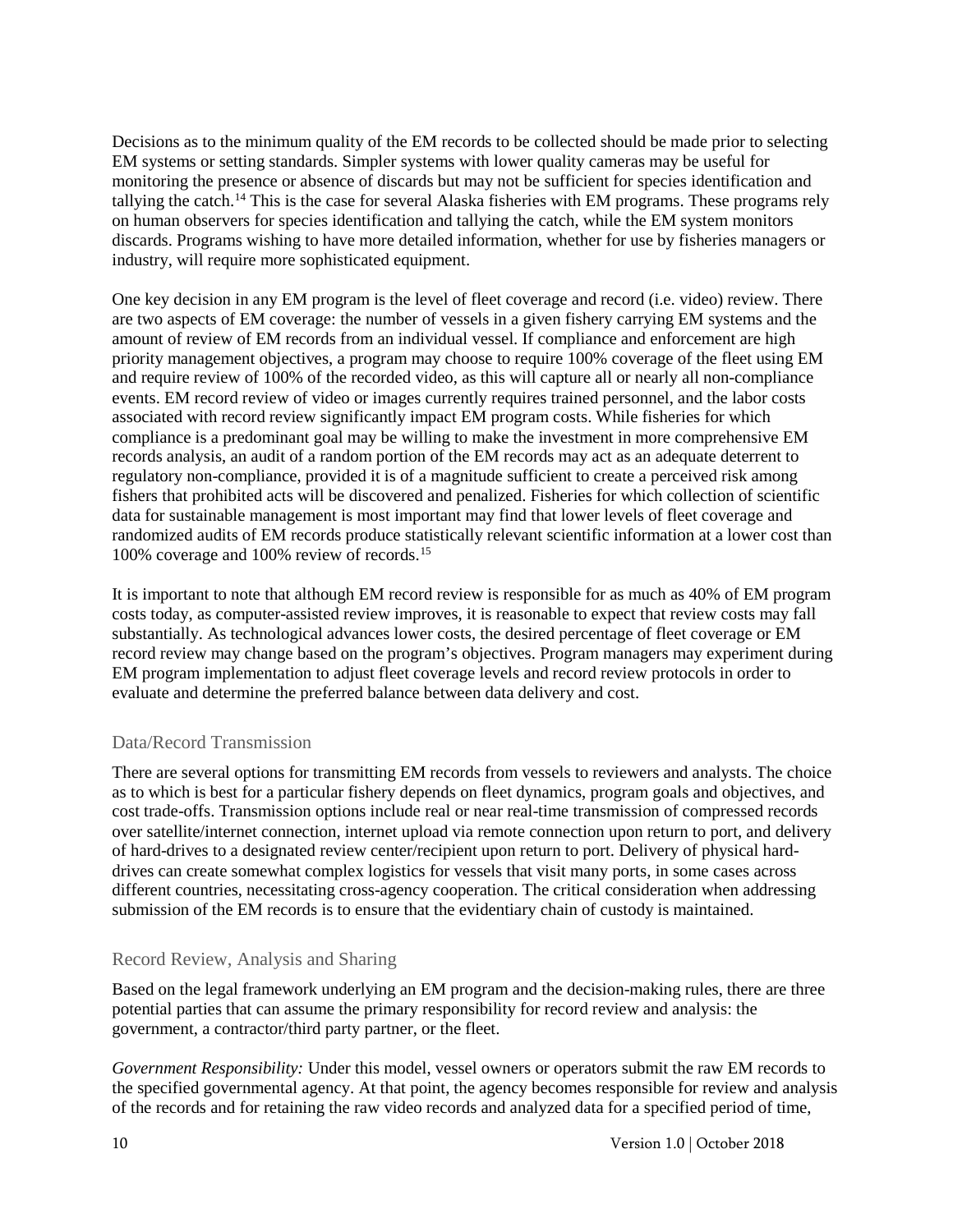according to protocols the program has established. This model gives full control to the government, but it may also create issues associated with the public's right of access to governmental records. Consideration of inclusion in or exemption from any government legislation similar to the U.S. Freedom of Information Act (whereby members of the public can require the government to produce documents on requested topics), will be important to industry and EM vendors. Similarly, consideration should be given to government legislation dictating the storage of certain records, given the cost implications of having to maintain and store significant amounts of raw video records.

*Contractor/Third Party Partner Responsibility:* Under this model, the government selects and contracts with one or more third parties to conduct EM records analysis. The EM records may be sent by the vessel owners or operators directly to the third-party partner or contractor or to the relevant government authority that then passes along a copy of the records to the contractor or third-party partner. The contractor or third-party partner then analyzes the records according to the requirements of its contract with the governmental agency and submits the analysis to the agency. Similar to the first option, consideration should be given to inclusion or exemption from government legislation that could require long-term storage or disclosure of raw video records.

*Fleet Lead:* Under this model, participants in the fishery retain one or more approved third-party contractors to receive and review the EM records generated by the fleet's EM systems. The contractor produces and submits required reports to the governing agency or agencies, and then stores the EM records and analyzed data under conditions that permit them to be accessed by government auditors and enforcement personnel for a specified period of time.<sup>[16](#page-1-15)</sup> This model shifts the burden of EM record analysis and management to the fleet, but also gives the fleet substantially more control over the information it collects. It also positions the fleet to monetize the data, and therefore may reward the collection of higher quality EM records. Under this model, it is critical that the government agency retains full rights of access to all EM records and data, for audit and enforcement purposes. Furthermore, the fleet must be required to submit the records and data in such a manner and under such conditions that the evidentiary chain of custody is maintained in the event of an enforcement proceeding. Program designers should be aware that there is a risk under this model that, while a government agency may initially be granted access under specific standards, over time the fleet may be motivated to reduce the government's ability to fully access the records and data.

### Box 5. Examples of Vendor Engagement Approaches

*Single Vendor Option*: This approach entails fishery managers selecting a single vendor that provides a proprietary system of EM hardware and record analysis software, and which may also provide EM record review services. The vendor then works with the fleet to install the selected equipment on specified vessels. The advantage of this option is convenience for both government and vessel owners and operators, who will have only one point of contact for an EM vendor and consistency in production and review of EM records from various vessels, which can reduce transaction costs for the government and vessel operators. However, the single vendor option can also limit innovation and lock in non-competitive EM vendor prices, eventually resulting in expensive, outdated EM systems or data delivery.

*Standards-based Approach*: An alternative approach to the single vendor option is to establish clear EM system performance standards (e.g., frames per second, resolution, and species identification capability), and then qualify two or more vendors that can provide EM systems that meet these standards. This approach allows vessel owners and operators to select between vendors with conforming systems and contract with those vendors independently. This approach can facilitate competition among EM vendors to improve their services and reduce costs. However, under this option, fishery managers can be required to manage the certification and auditing of multiple vendors, which may add complexity to an EM program.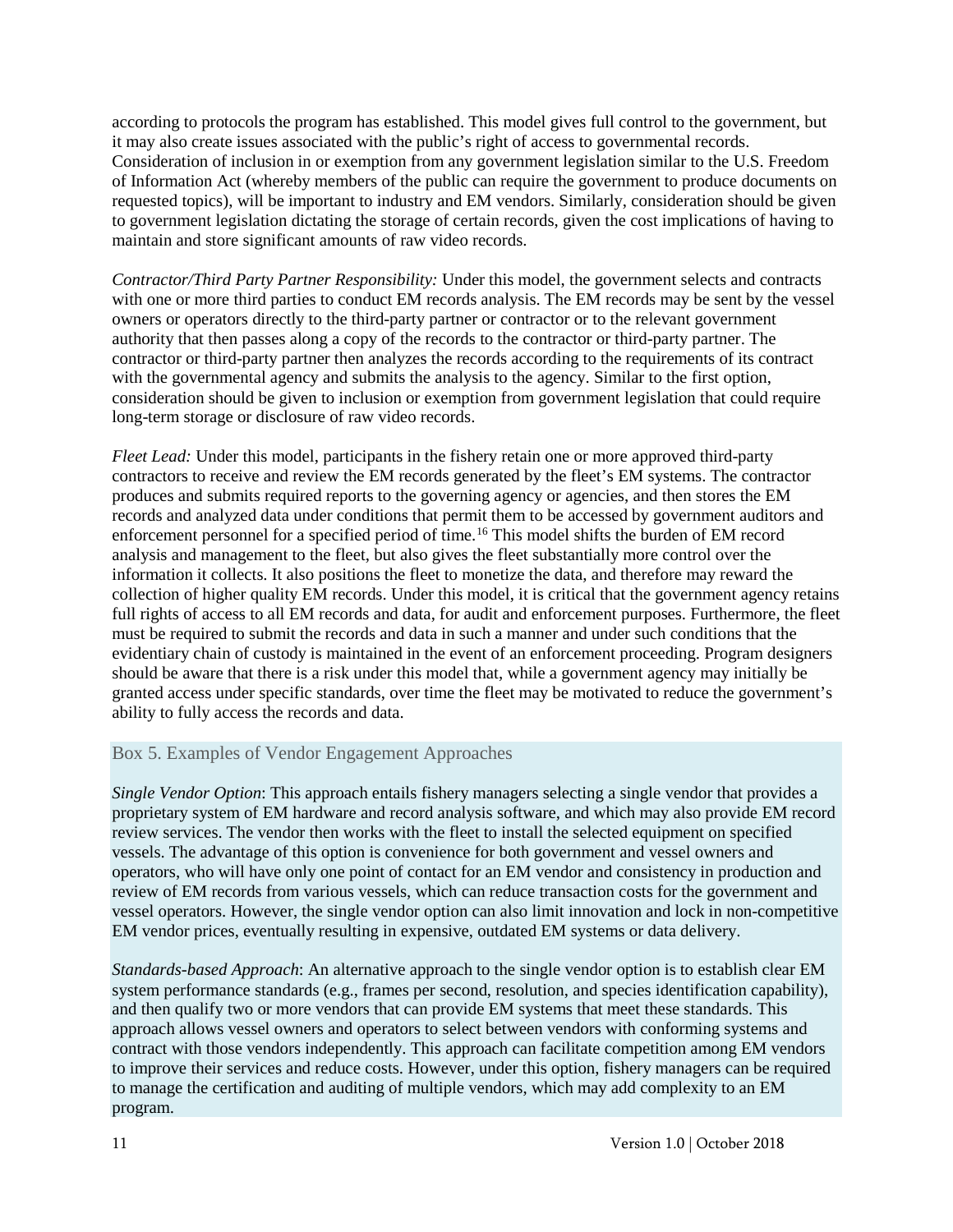#### Data Ownership and Access

The question of ownership of the EM records and data is closely related to the questions of data sharing and transmission discussed above. If non-owners have satisfactory access to the information and the records and data are adequately protected from tampering or loss, the question of ownership may not be of enormous concern. However, if there is concern that access may be lost, or that the contractor may not be able to provide accurate or complete reports, then the government may prefer to become the owner of all records and data, offering the fleet access as agreed among them. Presently, some governmental entities are opting for ownership of the data, with varying rights of access granted to vessel owners, thereby assuring the government maximum control of the data.

Fishing vessel owners will have an interest in obtaining access to EM records, because of the potential for assessing catch data against market demand, improving targeting of resources, and reducing risks to their vessels.<sup>17</sup> Providing vessel owners access to EM records can potentially increase fleet support for the EM program. However, due to competitive considerations, protections and/or exemptions to disclosure will likely be needed for proprietary information derived from individual vessel records. Managing agencies will need to determine what information they are willing to release to vessel owners (e.g., analyzed data, analyzed data with compressed video clips, or full EM records and analyzed data) and how such disclosure will be managed and paid for.

#### Record Storage and Management

As part of the EM program cost analysis and program structuring, a determination should be made as to where and how the records and data will be stored and maintained, and for how long. EM records and data may be stored on local hard drives or servers, or in the cloud (e.g., on remote servers, owned and managed by a third party). EM records require substantially more storage space than analyzed data or reports with compressed video clips attached, but both may be necessary to prosecute violations. Determining storage time should involve legal advice about statutes of limitation for prosecution of civil and criminal acts and regulatory proceedings. In the U.S., NOAA recommends that all records and data be maintained by the entity/agency that collected it for a minimum of five years (civil statute of limitations) to support potential enforcement actions[.18](#page-1-17) NOAA may develop separate, specific policies related to the storage, archival, and accessibility of EM records.

### Box 6. Examples of Data Storage and Management

*United States:* In the U.S. Atlantic Highly Migratory Species EM program, EM records are collected and stored on hard drives onboard the vessel. When the vessel returns to port, the hard drives are submitted by the vessel owner/operator according to specific procedures (mailed in protective packaging to specified recipient) and NOAA provides replacement hard drives which must be installed before the vessel leaves port. The EM records are designated confidential. However, if the analyzed data are aggregated with data from at least two other vessels, it may be publicly released. A vessel may not access its own EM data.

*Australia:* In the Australian Western and Eastern Tuna and Billfish fishery EM program, EM records are collected on hard drives which are mailed monthly in pre-paid packaging provided by AFMA to AFMA's Canberra office (sooner if the drive is 80% full). AFMA provides its contractor with a copy of the EM records for analysis. Replacement hard drives are mailed to the address provided by the vessel. With this program, the EM records are used to verify fisher's logbook information. AFMA's contractor provides it and the vessel's owner or operator with a report on the quality of the video footage and a comparison of the logbook report with what was obtained by the video camera. "E-monitoring video footage is securely stored by AFMA and held for a minimum of six months. After this time, the footage may be erased, and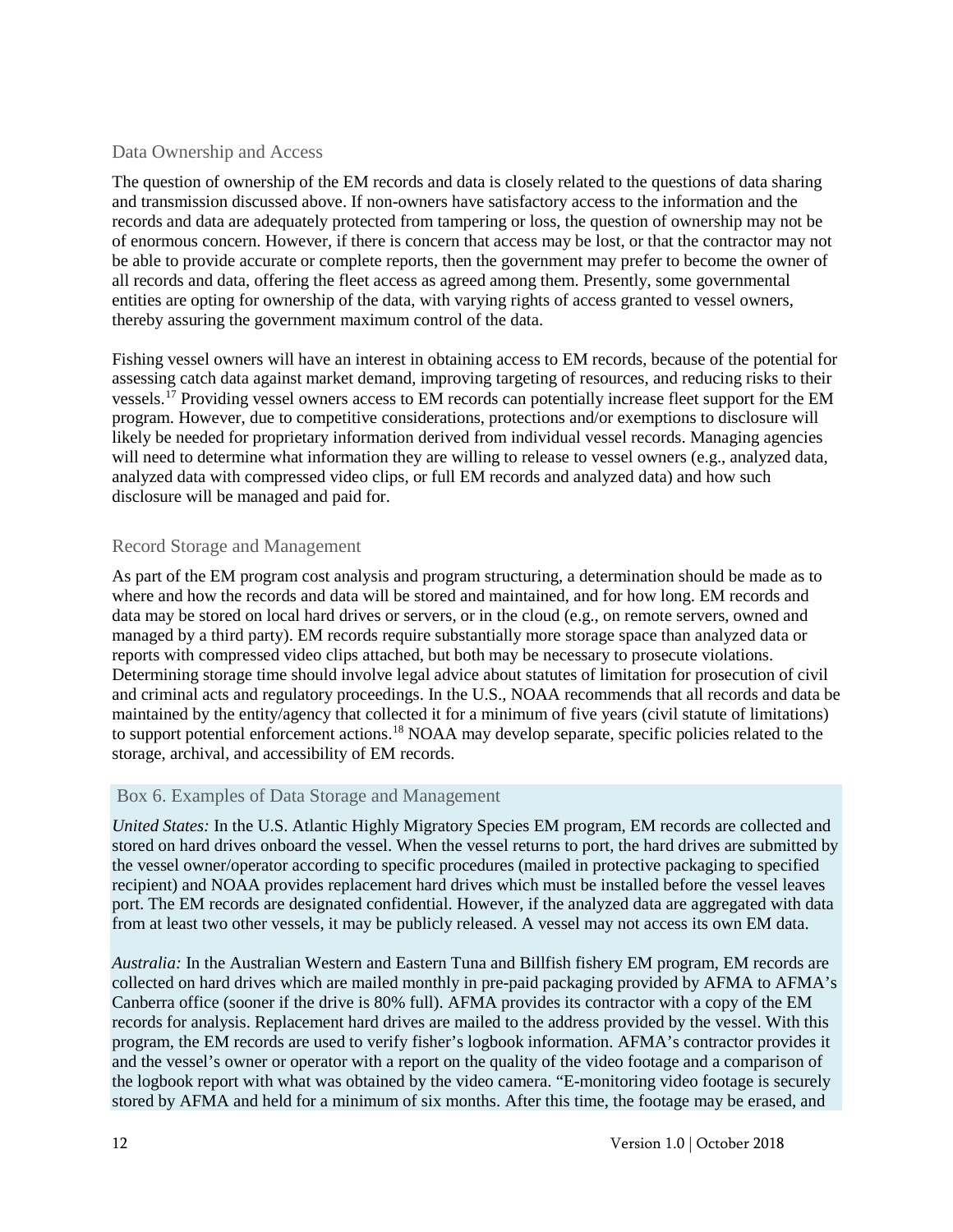the data drive reformatted ready for use again. However, if the review of the footage identifies anything of concern, the footage will be kept for a longer time."[19](#page-1-18)

### PROGRAM COSTS

EM programs have real costs and assessing and addressing the cost burden is an important component of EM program planning and design. Issues relating to EM program costs include the distribution of the cost burden among stakeholders and options for managing costs over time.

There are different expenses associated with starting and operating an EM program. Some costs are onetime start-up related costs, while others are ongoing. EM cost categories include:

- *Program Planning*: data needs and objectives, evaluating data management options (e.g., databases, storage)
- *Program Management*: standards development, auditing, management and support staff
- *Equipment*: EM systems and hardware costs (cameras, sensors, hard drives, monitors and other related components)
- *Field Services and Technical Support*: installation (labor, materials, travel), training for vessels (labor, materials, travel), maintenance and repair, remote technical support
- *Record Transmission, Review, Analysis and Storage:* hard drive mailing fees/data transmission upload fees, training, labor, software licensing, storage fees, government database development and maintenance fees, reporting

Additional costs may depend on the program structure, such as costs associated with hiring and training dockside monitors, costs to vessels in accommodating an EM system and the like.<sup>[20](#page-1-19)</sup>

EM program costs can be shouldered entirely by industry (and its seafood supply chain partners, in some cases), government, or a combination of the two. In a number of existing programs, governments have achieved partial cost recovery from industry through licensing fees or direct payment by the fleet.<sup>[21](#page-1-20)</sup> Several EM programs are considering integration of EM requirements into vessel licensing conditions, putting the cost burden of EM system hardware, installation and maintenance on industry.

Costs can be controlled with reference to program goals and objectives. For example, while some program costs are fixed (e.g., the purchase of cameras and sensors), others are dependent on program objectives. Thus, a program requiring review and analysis of 20% of raw video records will cost substantially less than a program requiring 100% EM record review.<sup>[22](#page-1-21)</sup> Program standards addressing how fast and accurate the records must be, how they are transmitted to the reviewing entity (e.g., satellite transmission or submission of hard drives upon return to port), how comprehensive they must be, etc. will all affect program costs.[23](#page-1-22)

Another important factor to consider in program costs is the developing market for EM equipment and services. It is reasonable to assume that EM program costs will come down over the next five to ten years. Although it has the potential to grow rapidly, the EM market is still relatively small, and thus it may be of substantial importance to develop programs that enable and reward innovation and entrepreneurship.<sup>24</sup> For example, machine learning is likely to have significant applications in accelerating the EM record review process, reducing its costs and improving its accuracy. EM program developers should consider options for incentivizing existing vendors to adopt and invest in machine learning and other innovations that will reduce costs while maintaining or increasing the effectiveness of EM programs.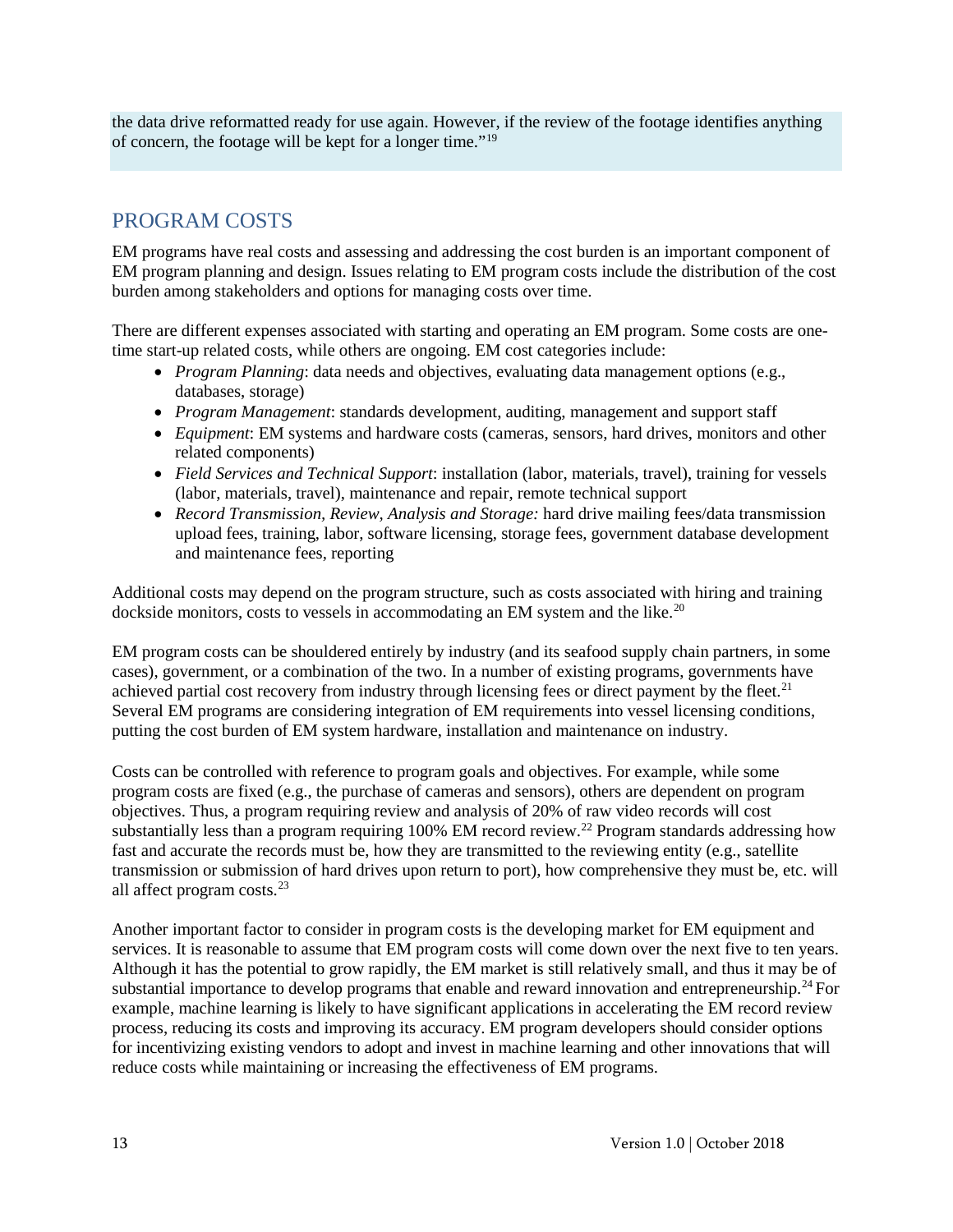# PROGRAM EVALUATION

After an EM program has been implemented, regular review of the program should be conducted to understand whether the program is adequately meeting its original goals and objectives. Review and evaluation of an EM program provides opportunities to implement refinements or adjustments that may be necessary to ensure a balance between program costs and data delivery. Program evaluation can be formal (i.e., scheduled to occur at regular time intervals through a documented process) or can happen informally throughout the program's implementation. Stakeholders that were engaged during the development of the program (e.g., an advisory committee) should be included in the program evaluation. Program managers should expect that technological advances will create opportunities to adjust EM programs, and cost savings and efficiencies can be gained through program evaluation and adaptation.



*Photos ©: David Hills Photography*